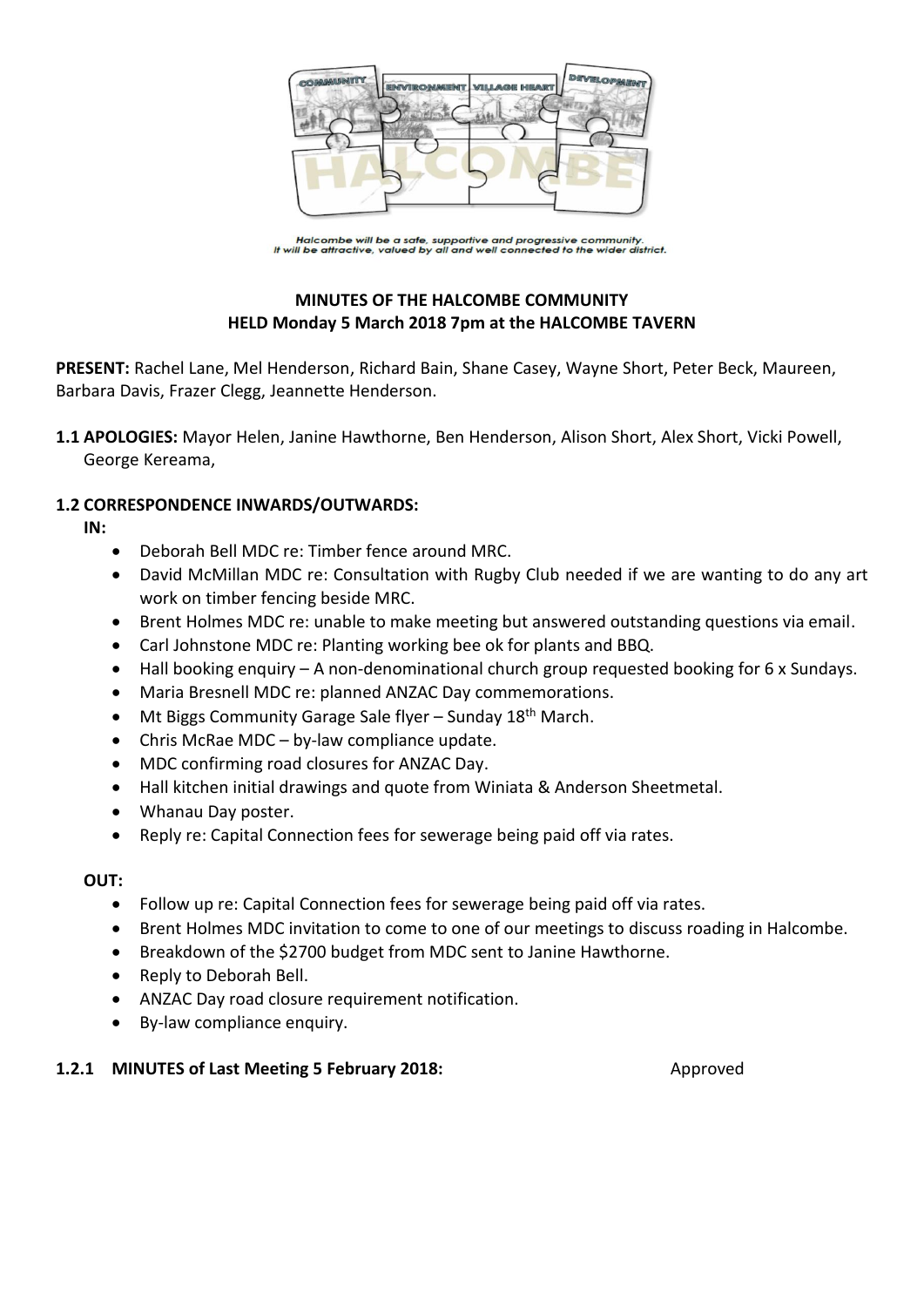## **2.1 FINANCIAL REPORTS:**

| <b>Halcombe Community Development Group Account (Westpac):</b> |             |
|----------------------------------------------------------------|-------------|
| Opening Balance as at 1/02/18                                  | \$5,696.02  |
| <b>Deposits</b> = $$0.35$                                      |             |
| <b>Expenses</b> = $\frac{1}{2}$ Nil                            |             |
| Closing Balance as at 28/02/18                                 | \$5,696.31  |
| <b>Unpresented cheques = Nil</b>                               |             |
| Hall/Sports Ground Account (ANZ)                               |             |
| Opening Balance as at 01/02/18                                 | \$21,935.23 |
| Deposits =                                                     | \$10.44     |
| Expenses = $$3.45$                                             |             |
| Closing Balance as at 28/02/2018                               | \$21,942.22 |
|                                                                |             |

See attached financials for details.

### **COUNCIL REPORT:**

 Capital Contribution fees for connecting new properties to the sewerage scheme being paid off over time via rates – this has been approved by the Executive Team and a paper will be presented to Council for final approval. It was suggested that the HCDG look into the fee and compare it to Feilding township capital contributions.

### **3. Other Business**



### **3.1 Focus #1 – Walkway & Domain**

- Walkway working bee:
	- Thursday 22<sup>nd</sup> March 2018 at 4pm until dark. Concentrating on planting the Monteith Street end. Need carpet / cardboard / newspaper to suppress weeds. Plants will include flax, grasses, Pito & Toe Toe (Native non-evasive Toi Toi).
	- Rachel to organise mulch to be delivered before Thursday  $22^{nd}$  March
	- Sausage sizzle to be supplied by Rec Services thank you!
	- Thank you to Barbara Davis for putting the flyer together. Rachel to print and give to Maureen Lambert, Faye Bain and Vicki Powell to deliver around Halcombe Village. Barbara and Jeannette to deliver around Fergusson road area.
	- Rachel to organise an advert to go in the School newsletter, FB and email reminders.
- Other Walkway projects Triangle at end of Levin Street needs drainage sorting then topsoil and grassed. Aim is to have this done well before ANZAC Day 2019 as plans for this service include this area. Novoflow pipe (if required) could be funded from \$ allocated to walkway from \$2700 from MDC.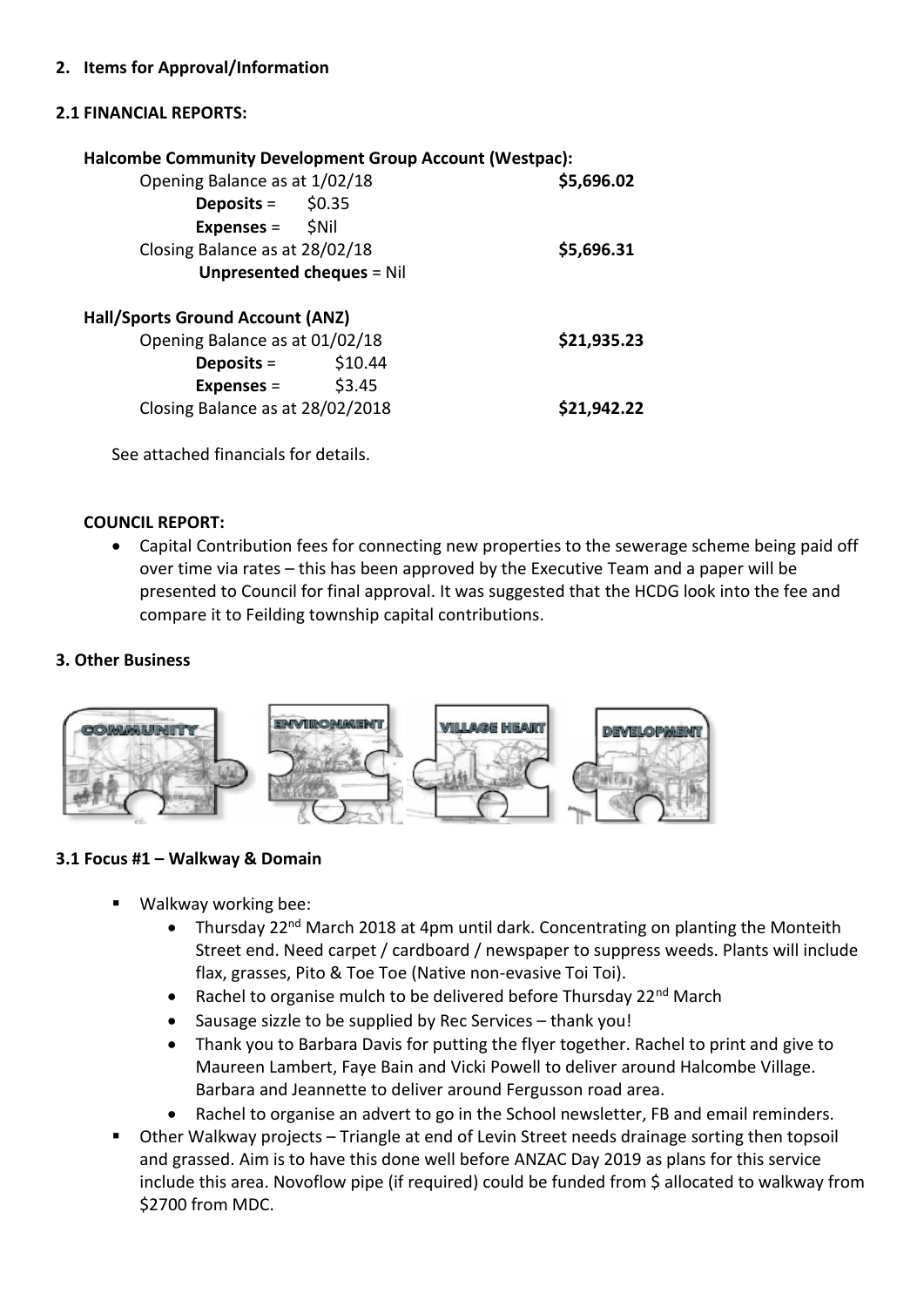- Our plans for the old BMX track area was put forward to (and approved in principle by) Carl Johnstone (MDC) i.e. moving mound back, fencing around drain (MDC to do as per approved LTP submission – see action table), info boards, bbq's & playground path to link all together.
- Log Job pathway corner Willoughby/Levin Street, water undermining footpath. Could be potential H&S issue for kids walking to school.

## **3.2 Focus #2 - Hall & Hall Kitchen**

- Mel and Rachel met with Wayne and Ann Winiata to go over initial plans and quote done by Winiata & Anderson Sheet metal. Plan was re-jigged and now awaiting new drawings and requote from Wayne.
- Carl Johnston visited hall with Rachel:
	- Carl to organise getting divider door scraping sorted, a lock smith to check out kitchen door, water pooling under the kitchen at the back of the hall and bird proofing all windows.
	- Approval given for swapping low kitchen window with the one in the bar (as part of the kitchen re-vamp) and installing curtains in hall to reduce echo.
	- Chimney on hall to be toppled and blocked off (Trevs Plumbing to do)
	- Gutters and Mens urinal overflow issue has been fixed Thank you.
- HCDG to apply for LTP funding for painting the hall roof & exterior. We will look to work in with the playcentre so it can be done at the same time.

### **3.3 Focus #3 - ANZAC Day**

- Committee held first meeting on 26 Feb 2018
- Want to get more community involved as nurses & soldiers etc.
- Change stage location to make more room for army vehicles.
- **More promotion through Halcombe's website and Facebook.**
- Stock take fund raiser at My Plumbing  $-27$ <sup>th</sup> & 28<sup>th</sup> March Pre-count, 29<sup>th</sup> at 12-noon is the actual stock take. Rachel to send out a note on FB and via email.
- Thank you to HCDG for the budget allocation from \$2,700 from MDC.
- Planning for  $2019 To$  commemorate 100 years since the veterans returned home, the plan is to organise having a train come out from Feilding and stop at Levin Street.

### **3.4 Focus #4 - Cenotaph & recreational area**

Rachel yet to put forward the revised CDB plan to Janine.

### **3.5 SUBPROJECTS:**

### **Cemetery Land**

- Gorse still needs to be sprayed (Mel getting Muzz to sort) and grass topped (Rach to organise Jeff to do).
- Darryl has bought ewes.

### **Community Get Togethers**

- Auction night in partnership with the Fire Brigade will support the ANZAC 2019 project Rachel to speak to Hank.
- Need to amass some auction prizes.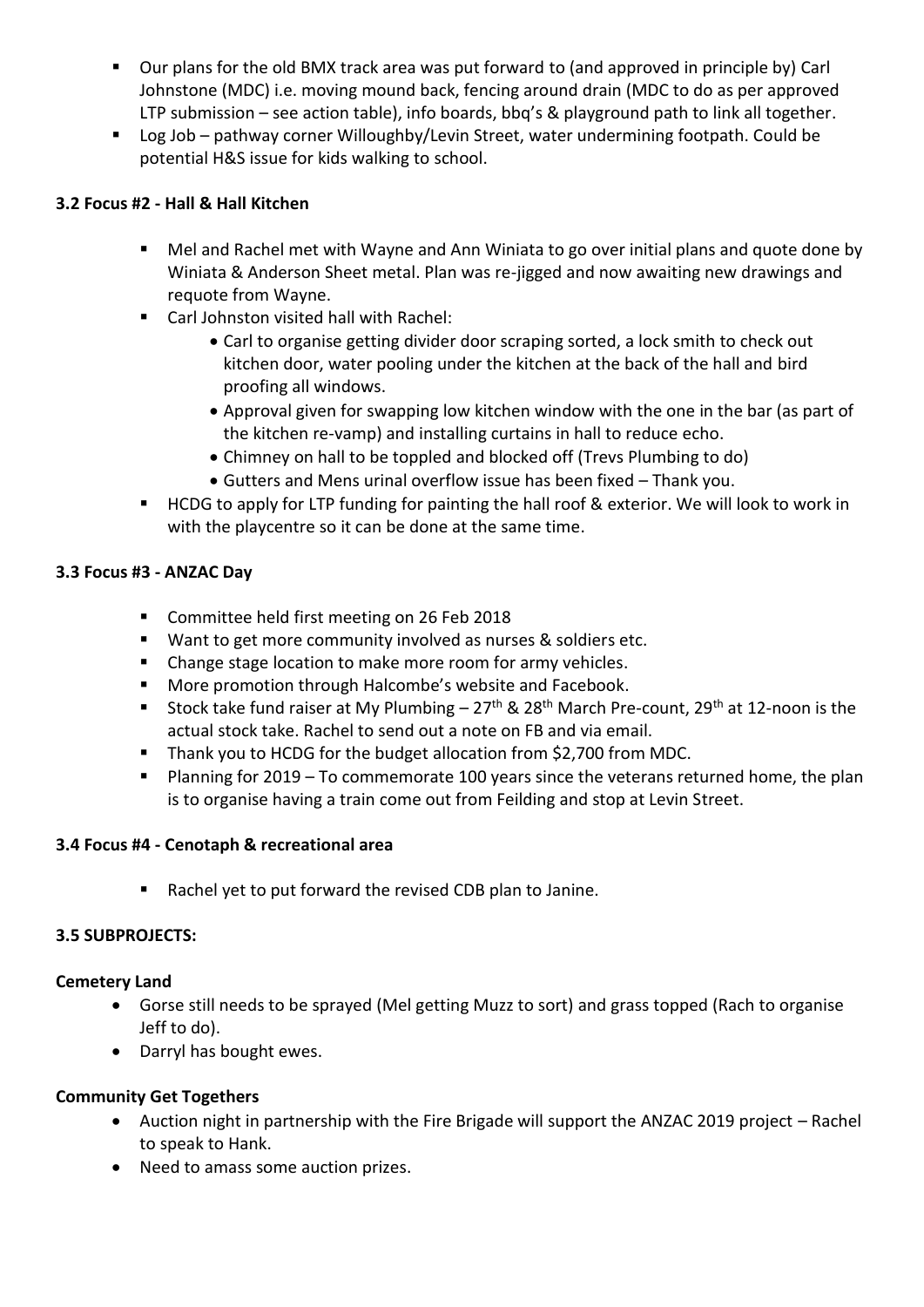### **Entrance Sign**

• Richie to organise stone to be placed around Halcombe signs.

## **Road Safety**

- A great reply received from Brent Homes re: roading queries raised by HCDG thank you Brent!! A copy and paste of his reply is as follows (italics in brackets inserted to provide background):
	- o Kimber Street remains on the Seal Extension list for top priority if and when funds come available. The priority order has not changed however my funding mechanism has been suspended until further notice, by Council, in order to rationalise potential additional rates burdens in the short term.
	- o (*Mt Biggs/Stanway intersection*). I will need some more information as to exact problems there. Anecdotal evidence of near misses are welcome so I can ask Matt Williams to carry out some investigation and gather our factual data to support appropriate action.
	- o Truck tip bend Surveyed last week following 3 accidents in the same location recently. Jo Botha is currently investigating options of minor geometric realignment and building a widened "run off" area. I have stood on that location and felt very vulnerable. Will advise action soon under our Minor Safety Improvement category. We have also recently installed tactile rumble strips along the edglines between Halcombe township and Mingaroa Road noting truck drivers are using that route in the early hours.
	- o Noisy chip on carriageway at present and will receive a smaller "void fill" chip in the next reseal round. (*A complaint from a resident about the noise in the Northern end of the 70km area was received by the HCDG last year*)
	- o Trees protruding (*Cassen Street, Hastings Street, Godley Street*) are programmed for March /April cutting by high vegetation mower through Halcombe. Will include Mt Biggs Road past Mt View Subdivision while going through so no action required by yourself there.
	- o (*Stewart Street/Mt Biggs Road intersection*) I will speak to the Lambert's (*who raised the issue initially with MDC*). Unaware of what additional planning discussions took place outside of my brief so I will clarify.
	- o Happy to discuss the "CBD" planning changes if you wish to meet. Give me a call sometime it suits.
	- $\circ$  Brent Holmes let us know that the sealing of Kimber street will be a 1<sup>st</sup> priority when he has the funds
- Safety review has been done on the Knorp St/Halcombe Rd intersection. A barrier trial to close this intersection is proposed however further consultation will be done first with residents. HCDG flagged that the alternative route exit via Kimber Street is not ideal either – feedback to be provided back to Brent.
- Report of doughnuts/burnouts on Mangone Road (can be seen in new seal) and concern around "slickness" of seal on the approach to the 1 way bridge on Wilson Road.
- Tree (willow) near Halcombe School (Cnr Willoughby and Monteith Streets) needs either trimming or removing.
- Fergusson Road traffic calming measures requested (white line dividing road on corner and sign indicating concealed entrances).

# **Neighbourhood Watch/Civil Defence/Police**

- Info packs to be put together Jeannette & Rachel to discuss.
- New Halcombe cards required Rachel to speak to Sue Simpson re: another competition being run for the kids to design the card. Prize = \$50.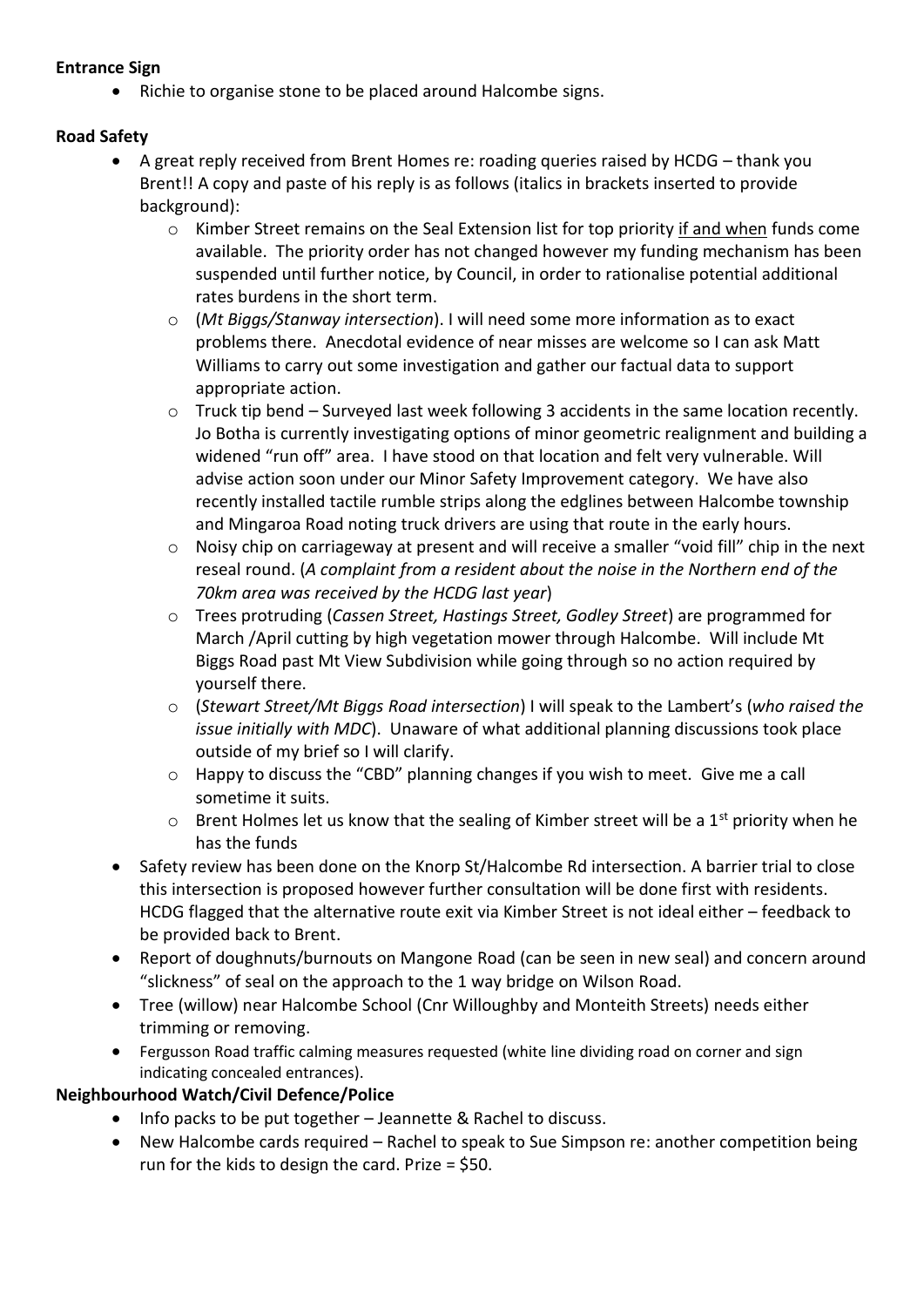#### **Cell Phone coverage**

- Rural Connectivity Group looking at 6 cell phone tower sites around Halcombe. They hope to have it built by June 2018.
- Initially it will be a 3G network then upgraded to 4G.

**Power capacity in village** – nothing to report

**Christmas Lights** – nothing to report

**Rangitikei River Access** – Alex Short absent

**Sewerage** – As above, a paper has been submitted to Council to allow the capital connection fee to be paid off via the rates. Also worth noting is part of the LTP draft includes the plan to close the Halcombe sewerage plant and pipe the waste back to Feilding (with water coming to the village from Feilding – utilising the same trench).

**Storm water** – on LTP

## **3.6 Budget allocation for 2018/2019** (\$2,700)

|  | \$1000                                                                                                 |
|--|--------------------------------------------------------------------------------------------------------|
|  | \$800                                                                                                  |
|  | \$900                                                                                                  |
|  | • Allocation agreed<br>$\circ$ ANZAC Day<br>$\circ$ Signage<br>$\circ$ Walkway maintenance/development |

#### **4.0 General Business**

#### **Other Items**

- Reminder to pick up Dog Poo sent out via Facebook.
- Road markings on Mt Biggs/Halcombe Rd not done Transaction #44704
- Refuse collection Frazer Clegg to contact local firm to get quote on collect rubbish from Wheelie bins rather than blue plastic bags supplied by council.
- George Kereama has not been well send card and living tree (Rachel)
- Card to Yvonne (Jeannette)
- LTP submissions MDC meeting  $10^{th}$  April at 6.30pm
	- $\circ$  Encourage individuals to make submissions which adds weight to local concerns. There is a template for making submissions and it is easy to do.
	- $\circ$  HCDG needs to have a mandate for anything that they submit about (aside from funding requests for projects). If enough individuals come to the HCDG about a concern then the group will make a submission on behalf of the community. A form at the April  $10<sup>th</sup>$ meeting will be provided to record if the number of people who want a community submission done on certain things.
- Hall bookings Church group booking approved.
- Welcomes/Farewells send cards to new residents (Jeannette)

### Meeting closed at 21.00 hrs

# Next Meeting Date: Monday 2<sup>nd</sup> April 2018 at 7pm in the Halcombe Tavern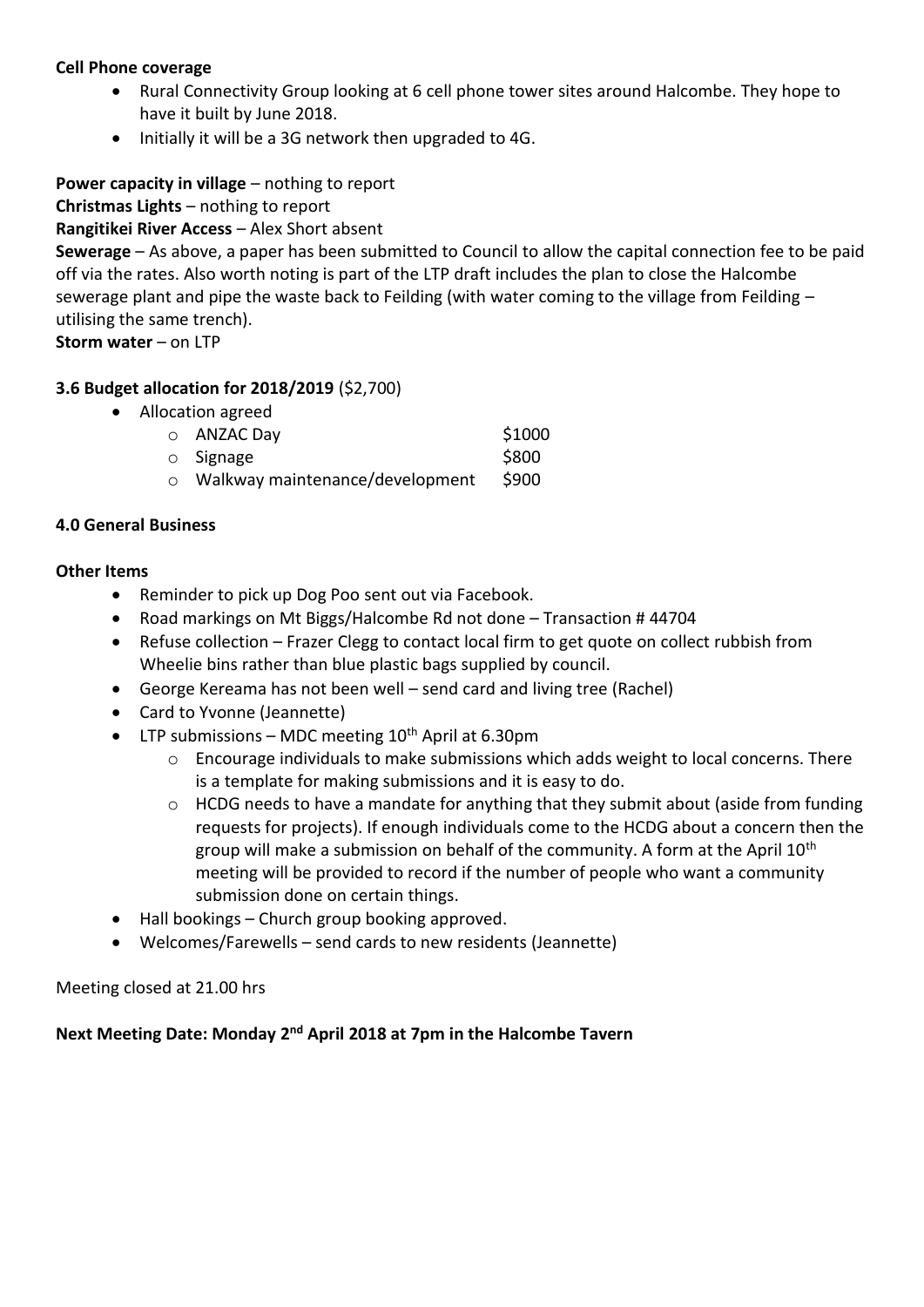| <b>MDC Action point</b>                                                   | <b>Transaction</b> | <b>MDC</b>              | <b>Minutes</b>    | <b>Status</b>         |
|---------------------------------------------------------------------------|--------------------|-------------------------|-------------------|-----------------------|
|                                                                           | #                  | department              | date              |                       |
|                                                                           |                    |                         |                   |                       |
| Pathway corner Willoughby/Levin                                           |                    | Roading                 | <b>March 2018</b> |                       |
| Street, water undermining footpath.                                       |                    |                         |                   |                       |
| Could be potential H&S issue for kids                                     |                    |                         |                   |                       |
| walking to school.                                                        |                    |                         |                   |                       |
| Hall kitchen door lock needs attention                                    |                    | Property                | <b>March 2018</b> | WIP-Carl Johnstone    |
|                                                                           |                    |                         |                   | to get locksmith to   |
|                                                                           |                    |                         |                   | sort.                 |
| Bird proofing all hall windows.                                           |                    | Property                | <b>March 2018</b> | WIP-Carl Johnstone    |
|                                                                           |                    |                         |                   | to sort.              |
| Concern around "slickness" of seal on                                     |                    | Roading                 | March 2018        |                       |
| the approach to the 1 way bridge on                                       |                    |                         |                   |                       |
| Wilson Road (chip has "soaked" into                                       |                    |                         |                   |                       |
| the tar during the hot weather)                                           |                    |                         |                   |                       |
| Tree (willow) near Halcombe School                                        |                    | Roading                 | March 2018        |                       |
| (Cnr Willoughby and Monteith                                              |                    |                         |                   |                       |
| Streets) needs either trimming or                                         |                    |                         |                   |                       |
| removing.                                                                 |                    |                         |                   |                       |
| Fergusson Road traffic calming                                            |                    | Roading                 | <b>March 2018</b> |                       |
| measures requested (white line                                            |                    |                         |                   |                       |
| dividing road on corner and sign                                          |                    |                         |                   |                       |
| indicating concealed entrances).                                          |                    |                         |                   |                       |
| New fence by MDC                                                          |                    | Infrastructure          | Feb 2018          | WIP - HCDG would      |
| Art work on fence                                                         |                    |                         |                   | need to seek          |
|                                                                           |                    |                         |                   | permission of Rugby   |
|                                                                           |                    |                         |                   | Club for this to be   |
|                                                                           |                    |                         |                   | done                  |
| Levin Street Drain barrier fence -                                        |                    | Parks/Roading           | Feb2018           |                       |
| MDC agreed in Draft Annual Plan                                           |                    |                         |                   |                       |
| 2016/2017 to 'have a barrier fence                                        |                    |                         |                   |                       |
| erected around the open drain on                                          |                    |                         |                   |                       |
| Levin street' See File Ref: 2/0266 -                                      |                    |                         |                   |                       |
| submission No.35                                                          |                    |                         |                   |                       |
| Date please of when this is going to be                                   |                    |                         |                   |                       |
| done                                                                      |                    |                         |                   |                       |
| Hall sliding door closest to bar - This                                   | Job logged         | Property                | Feb 2018          | WIP-Carl Johnstone    |
| door is unable to open properly and is                                    |                    |                         |                   | looking into this.    |
| scraping/marking floor                                                    |                    |                         |                   | $WIP - due to be$     |
| Trees overhanging road - Cassen<br>street, Hastings and Godley street, Mt |                    | Roading - email         | Feb 2018          |                       |
| <b>Biggs road</b>                                                         |                    | sent to Brent<br>Holmes |                   | done March/April      |
| Road markings need repainting. Mt                                         | #44704             | Roading                 | Feb 2018          |                       |
| Biggs/Halcombe road intersection                                          |                    |                         |                   |                       |
| By law compliance issues                                                  |                    | Compliance -            | Feb 2018          | $WIP - Reply$         |
|                                                                           |                    | email sent to           |                   | received. HCDG to     |
|                                                                           |                    | Chris McRae             |                   | keep following up.    |
| Fire Place in the Halcombe Hall:                                          |                    | Property / Hall         | June 2016         | WIP - The chimney     |
| Awaiting response from MDC. Is it safe                                    |                    |                         | (emailed          | will be toppled.      |
| / can it be used?                                                         |                    |                         | rather than       | HCDG to look at       |
|                                                                           |                    |                         | in                | blocking up fireplace |
|                                                                           |                    |                         | minutes)****      | inside the hall.      |
| <b>Payment Option - Capital Connection</b>                                |                    | Infrastructure /        | Aug               | $WIP - March 2018$    |
| Fees: Awaiting response from MDC on                                       |                    | Planning                | 2017****          | Update.               |